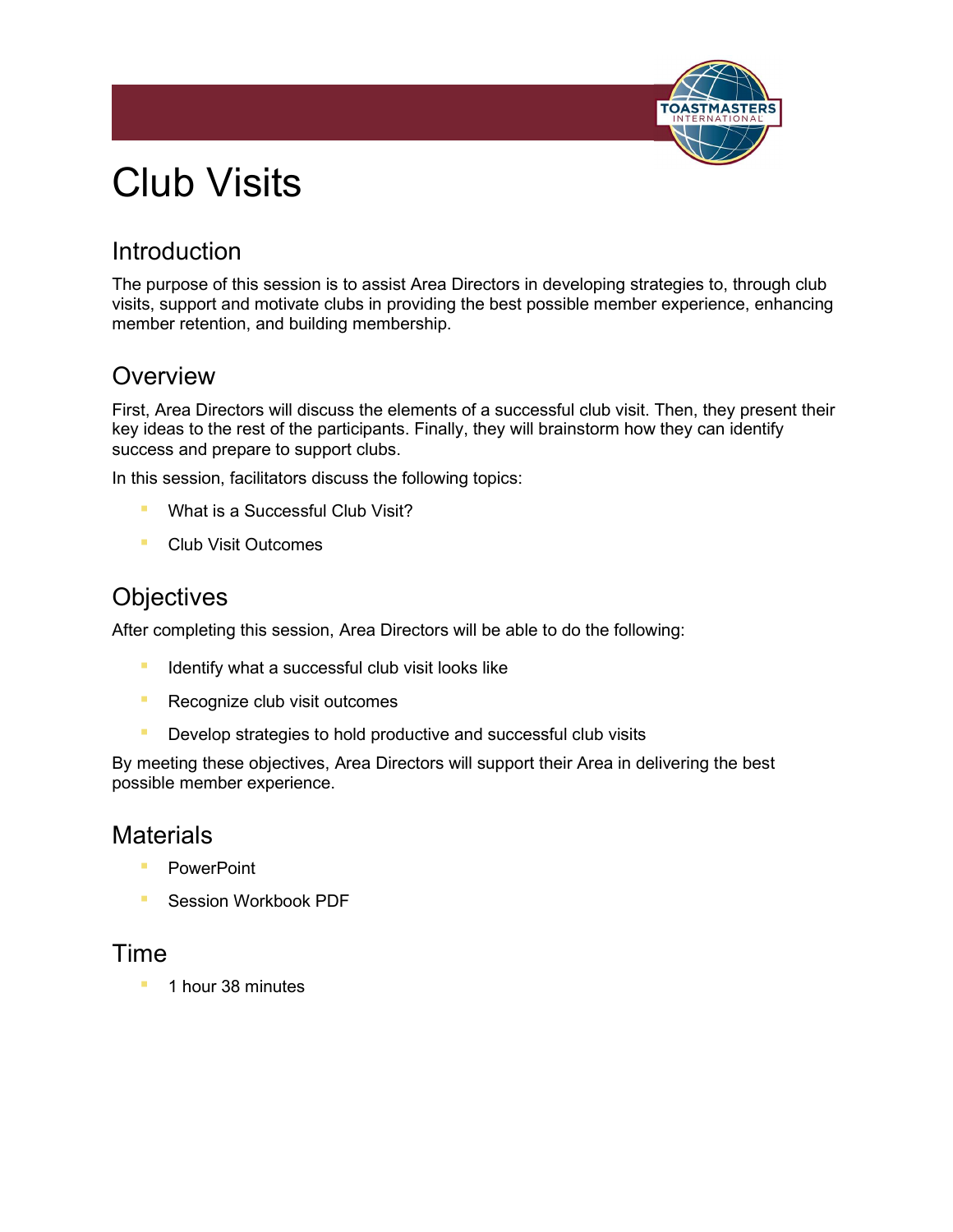# Facilitated Session

(98 minutes)

In this session, Facilitators deliver the following topics:

- What is a Successful Club Visit?
- Club Visit Outcomes

### **Sequence**

- **E** Introduction (5 minutes)
- **What is a Successful Club Visit? (38 minutes)** 
	- $\blacksquare$  Title Slide (up to 2 minutes)
	- **Breakout Room Activity (up to 18 minutes)**
	- Whole Room Discussion slides 1-2 (up to 10 minutes)
	- **Review slide (up to 3 minutes)**
- **Club Visit Outcomes (45 minutes)** 
	- **Title Slide (up to 2 minutes)**
	- Whole Room Discussion slides 1-2 (up to 4 minutes)
	- **Breakout Room Activity (up to 28 minutes)**
	- **Whole Room Discussion slides 1-5 (up to 8 minutes)**
	- **Review slide (up to 3 minutes)**
- Conclusion and Assessment (10 minutes)
	- **Conclusion Slide (up to 4 minutes)**
	- **Assessment Slide (5 minutes)**
	- **What's Next Slide (up to 1 minute)**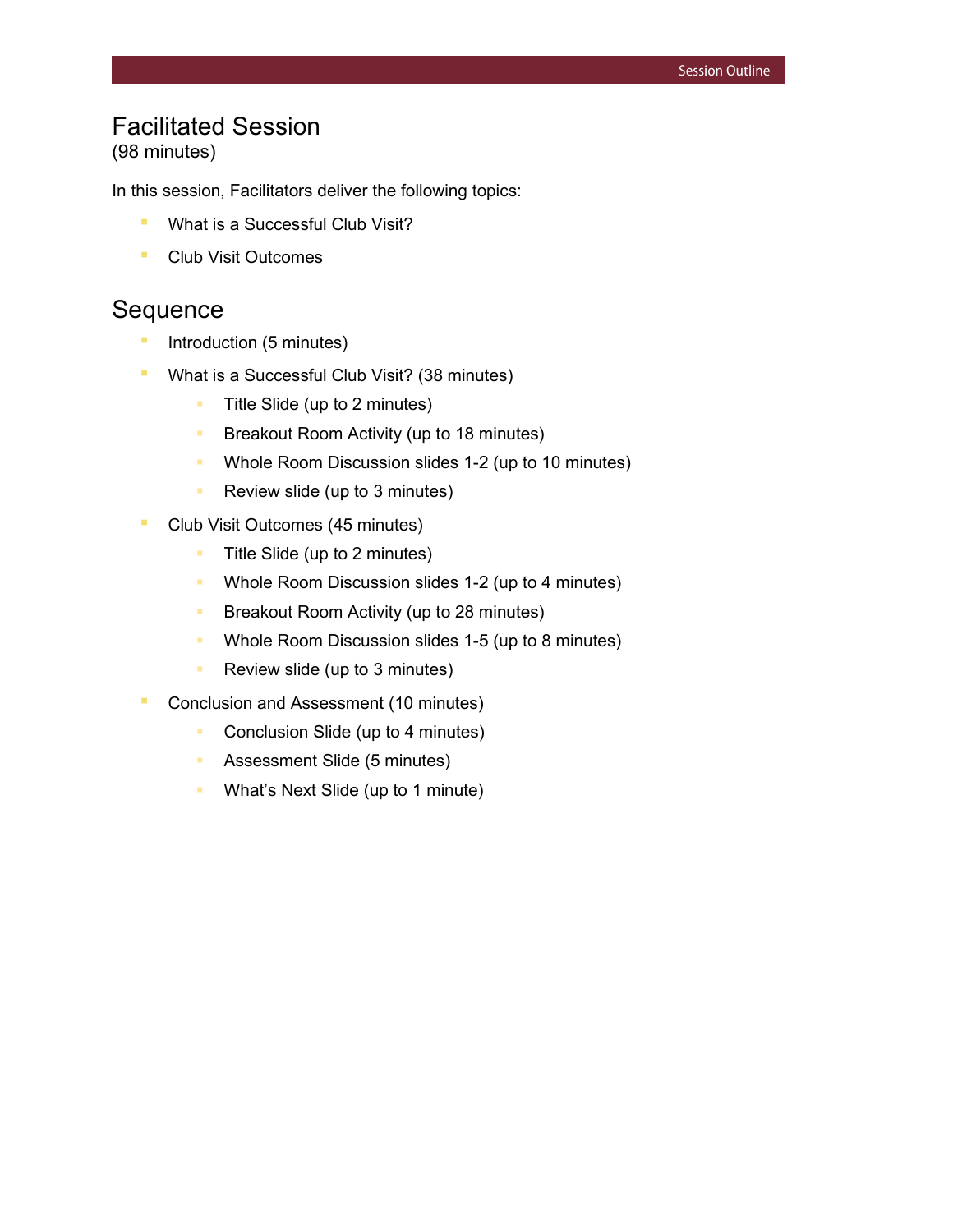# Facilitated Session

(53 minutes)

In this session, Facilitators deliver the following topics:

**E** What is a Successful Club Visit?

### Sequence

- **•** Introduction (5 minutes)
- **What is a Successful Club Visit? (38 minutes)** 
	- **Title Slide (up to 2 minutes)**
	- **Breakout Room Activity (up to 18 minutes)**
	- **Whole Room Discussion slides 1-2 (up to 10 minutes)**
	- Review slide (up to 3 minutes)
- Conclusion and Assessment (10 minutes)
	- **Conclusion Slide (up to 4 minutes)**
	- **Assessment Slide (5 minutes)**
	- What's Next Slide (up to 1 minute)